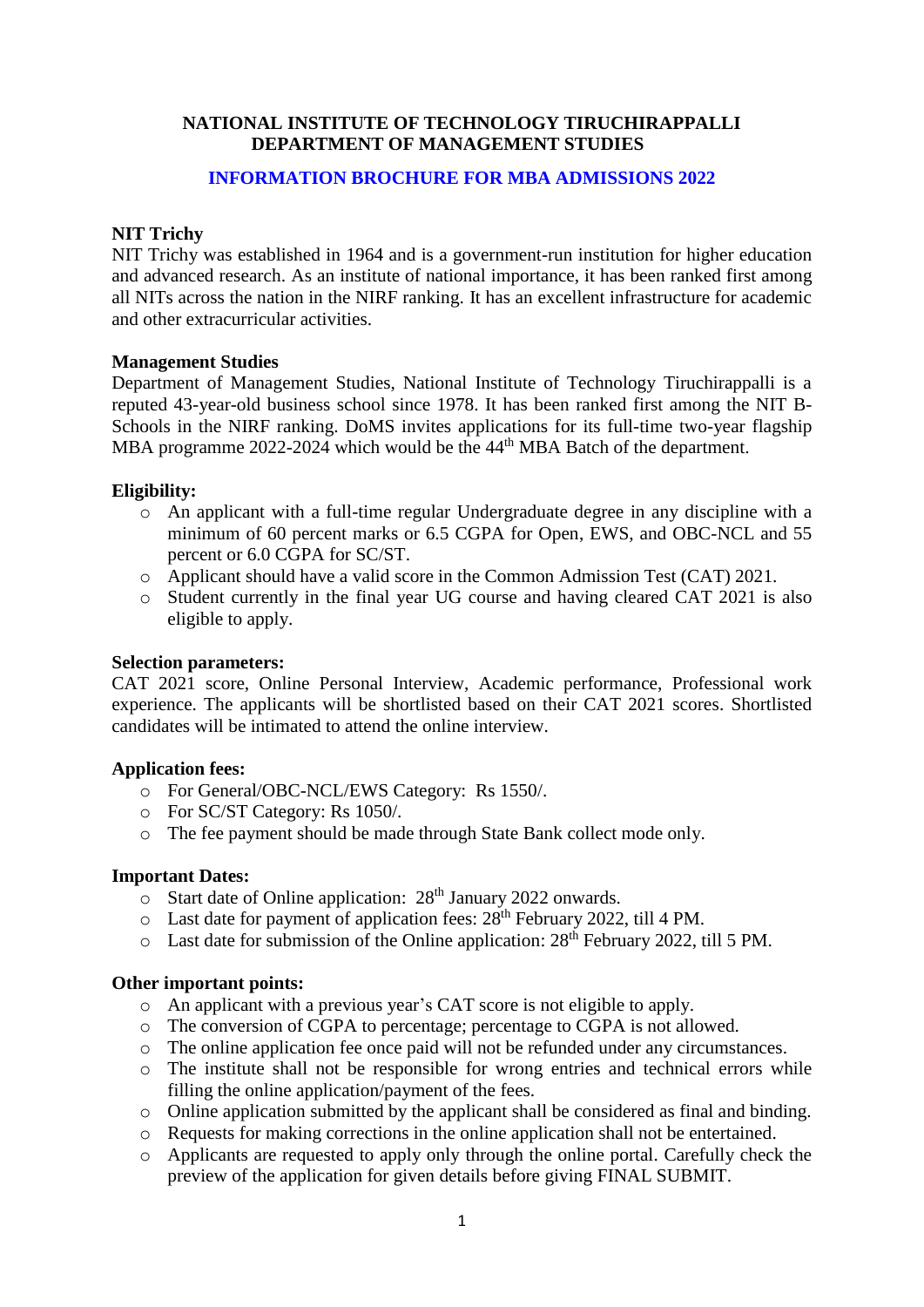- o Application Number will be auto-generated after giving final submission in the portal.
- o Submission of a Hard copy of the application is NOT required.
- o The admission shall be purely provisional subject to the confirmation that the applicant satisfies the prescribed eligibility conditions, including verification of original qualifying degree certificates and other related documents.
- o An applicant pursuing final year UG, if selected, will be admitted provisionally, provided he/she completes all requirements for the qualifying degree with minimum percentage/CGPA at the time of admission.
- o All the original documents will be verified during physical reporting for admission for selected candidates. In case of any discrepancies, the applicant's admission shall stand cancelled.
- o The online portal will consider the applicant's details (age, work experience) as of the last date of submission.
- o Applicants are advised to regularly visit the NIT Trichy website (https://www.nitt.edu) and MBA Admission 2022 portal (https://admission.nitt.edu/mba2022/) for all updates.
- o The list of shortlisted candidates for online Personal interviews will be displayed in the NIT Trichy MBA admission portal.
- o For any queries related to MBA admission 2022, please contact us at [mba@nitt.edu,](mailto:mba@nitt.edu) 0431 250 3700, 9566332673, 9944140810.

# **Steps to apply:**

- o Check the eligibility and year of CAT appearance.
- o Complete the application fees payment in State Bank Collect.
- o Have the scanned soft copy of the following documents in PDF to upload in the admission portal: Aadhaar, CAT 2021 Score Card, 10th and 12th Marks Sheet, UG mark sheet or consolidated mark sheet/grade sheet, Degree or provisional certificate (if available), Transfer certificate (if available), Category certificate (for OBC-NCL/EWS/SC/ST), Professional work experience certificate (if applicable).
- o Passport size photo image, a signature image of the applicant, Fee receipt.
- o An applicant who awaits the final exam result has to submit the latest and all previous semester mark-sheets as a single PDF.
- o Category certificate OBC-NCL or EWS must be obtained on or after 1<sup>st</sup> April 2021.
- o For OBC-NCL, EWS, PWD, an affidavit can be uploaded in case the applicant has applied for the certificate and is yet to receive the same.

# **Advantages of DoMS MBA Programme:**

 $\bullet$  Best rated B-School  $\bullet$  Internationally benchmarked curriculum  $\bullet$  Choice-based elective subjects  $\cdot \cdot$  Committed and experienced faculty team  $\cdot \cdot$  Cost-effective two years MBA programme from CFTI/Number one NIT  $\cdot$  Award-winning green, clean campus \*Excellent placement opportunities \* Choice-based mess system in the hostel \*Opportunity to collaborate and innovate with world-class engineering and architect students in campus  $\bullet$  Privilege to become REC/NIT Trichy global alumni member.

*Nurturing managerial excellence for the past 43 years.*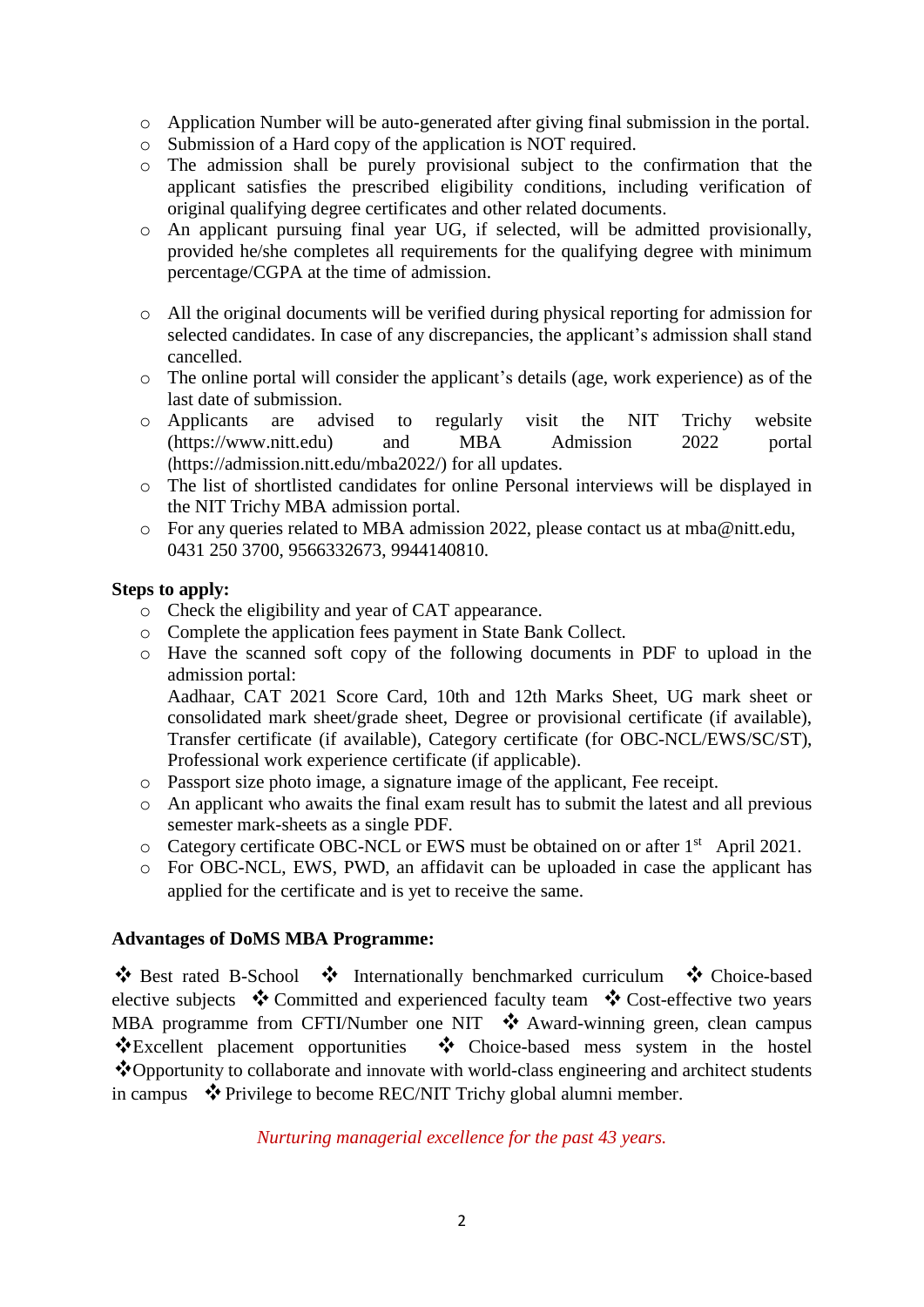# **FREQUENTLY ASKED QUESTIONS RELATED TO MBA ADMISSION:**

# **When is the last date to pay the application fees and submission of the application?** Application fees: 4 PM, 28.02.2022.

Submission of online application: 5 PM, 28.02.2022.

### **What is the fee structure?**

For two years, including Institute and Hostel fees for Open/General, OBC-NCL, EWS category: Rs 4.35 Lakhs (approximately). For SC/ST category: Institute and Hostel fees: Rs 3 lakhs (approximately). Refer to fee details on the NIT Trichy website for updated information.

# **What is the highest and average salary package offered in placements at DoMS NITT?**

The highest salary package is Rs 10 lakhs and the average is Rs 8 lakhs (approximately).

# **I am in the final year of the UG course. Can I apply?**

If you are fulfilling the UG eligibility criteria and valid score in CAT 2021, you can apply.

### **If I got selected, am I eligible for a bank loan?**

Yes. You can approach any nationalised bank for educational loans with an MBA selection and admission letter.

# **Can the applicant produce Provisional Degree Certificate during the admission?**

If in case the degree certificate is not issued by the concerned university at the time of admission process, the applicants can produce/upload the Provisional Certificate

# **How many seats are there for the MBA program?**

115 seats (inclusive of reservations as proposed by Ministry of Education, GoI).

# **What is the pattern followed for the MBA program at DoMS-NITT?**

DoMS follows Trimester Pattern with six trimesters for two year MBA Programme.

# **What are the specializations offered by DoMS-NITT in the MBA Programme?**

Human Resource Management, Marketing, Finance, Production and Operations, Business Analytics, Information systems and IT Consulting and General Management.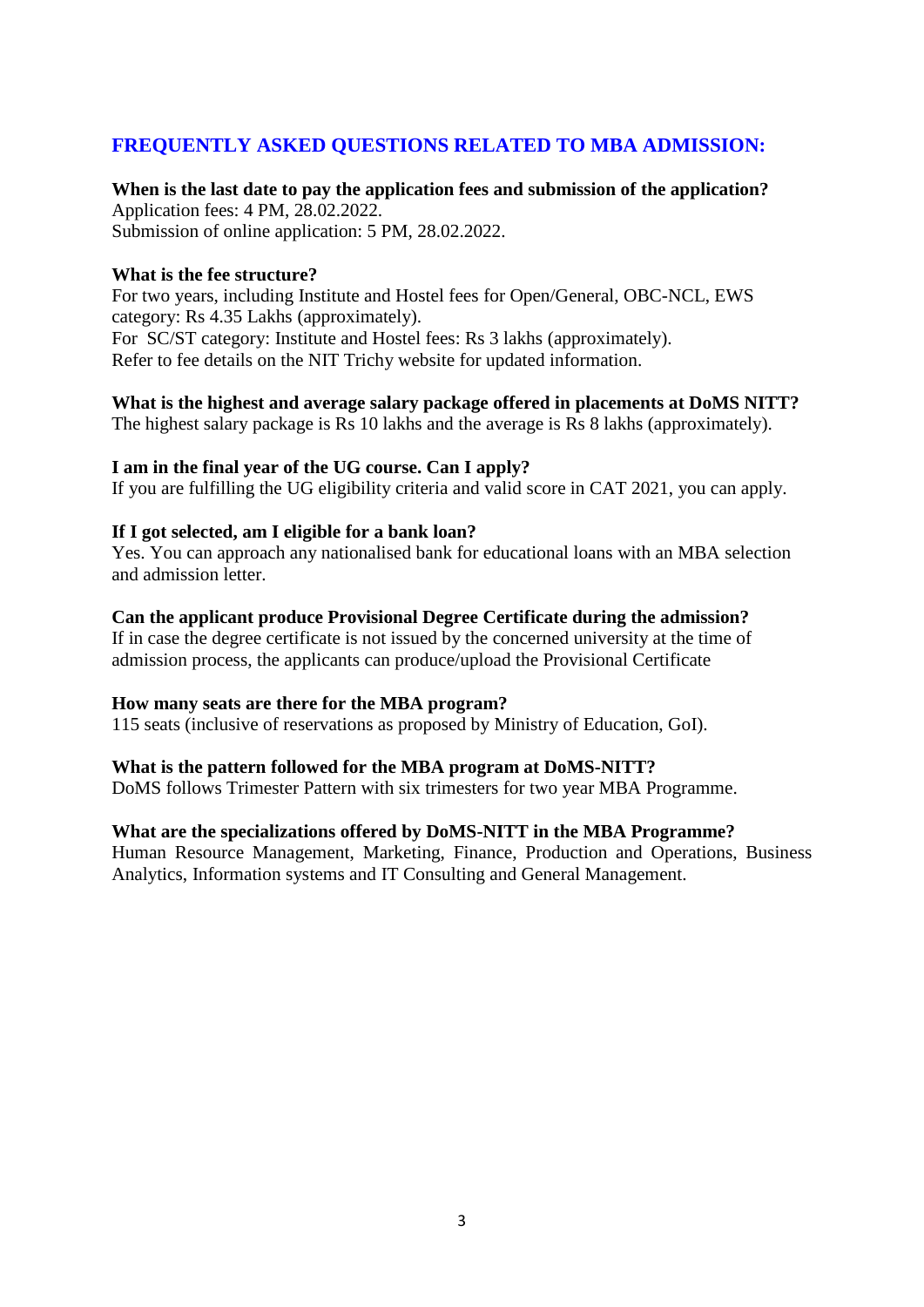#### **PROCEDURE TO PAY THE APPLICATION FEE**

Use the link for accessing the State Bank Collect (sbicollect) page:

<https://www.onlinesbi.com/sbicollect/icollecthome.htm>

#### **Follow the given instructions for completing the application fees payment:**

- 1. Tick the box  $\bigcap$  I have read and accepted the terms and conditions stated above
- 2. Press the "**Proceed**" Button
- 3. State of Corporate / Institution: From the dropdown menu choose

4. Type of Corporate / Institution: From the dropdown menu choose

5. Press the **"Go"** Button

6. Educational Institutions Name: From the dropdown menu choose

7. Press the "**SUBMIT**" Button

8. Select Payment Category: From the dropdown menu choose one of the following based your category

a) **MBA Application Fees – 2022 (OPEN/OPEN-EWS/OBC)**

[or]

#### b) **MBA Application Fees – 2022 (SC/ST)**

9. Fill in all the required details for payment

10. Finally Press the "**Submit**" button to take you to Payment Gateway

11. Choose your preferred payment option and complete the payment

12. Save the receipt of the payment in PDF format. The saved file has to be uploaded in the application portal  $\rightarrow$  Online Payment Link  $\rightarrow$  Attachments.

4

**Tamil Nadu**

**Educational Institutions**

**NIT Trichy institution fees**